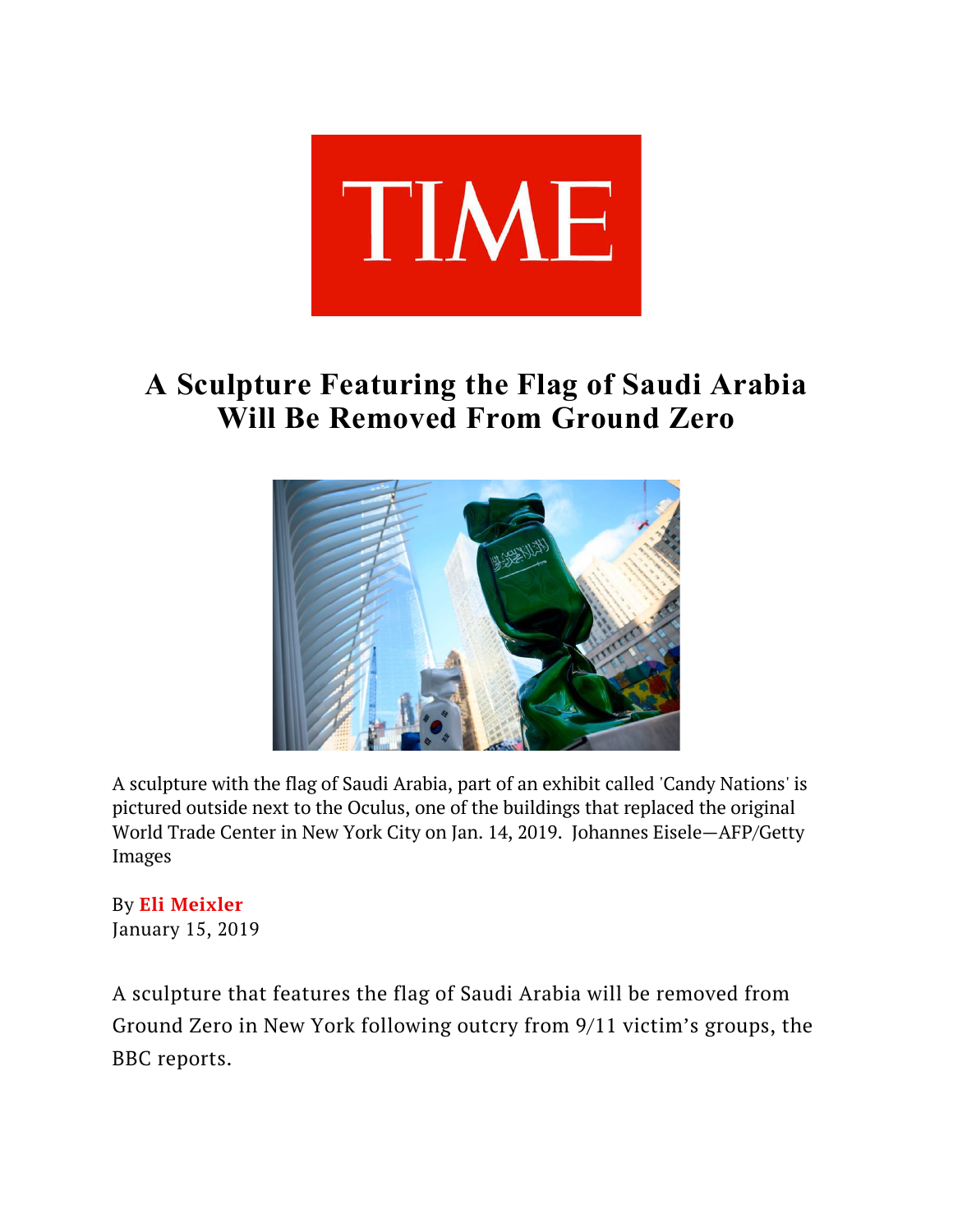Fifteen of the 19 Sept. 11 hijackers were Saudi nationals, though the Gulf kingdom has repeatedly denied involvement in the 2001 tragedy that claimed nearly 3,000 lives.

The artwork, called *Candy Nations*, comprises a series of oversized sweets wrapped in flags of the G20 nations, including Argentina, France, South Korea and Saudi Arabia. French artist Laurence Jenkell said she created the work in 2011 "to celebrate mankind" and "pay tribute to People of the entire world."

It has toured 25 countries around the world, and arrived at the former World Trade Center site last month. The exhibit intended to run until Feb. 28, according to the Port Authority of New York and New Jersey.

## **Read more**: *9/11 Anniversary: Many Families Still Don't Have Remains*

Jenkell said she was aware of the "justified sensitivities" around the Ground Zero site, but ultimately decided against excluding the Saudi sculpture from the show.

"There is no way I can do such a thing as the flag of Saudi Arabia is entirely part of the G20 just like any other candy flag of this *Candy Nations* show," she said in a statement.

The sculpture will reportedly be reinstalled this week at John F. Kennedy International Airport in Queens, a decision hailed by an association of 9/11 victims' families as "the right action."

"The sculpture's presence at this site, depicting the [Saudi Arabian] flag, is an outrageous affront to the 9/11 community and all other Americans who